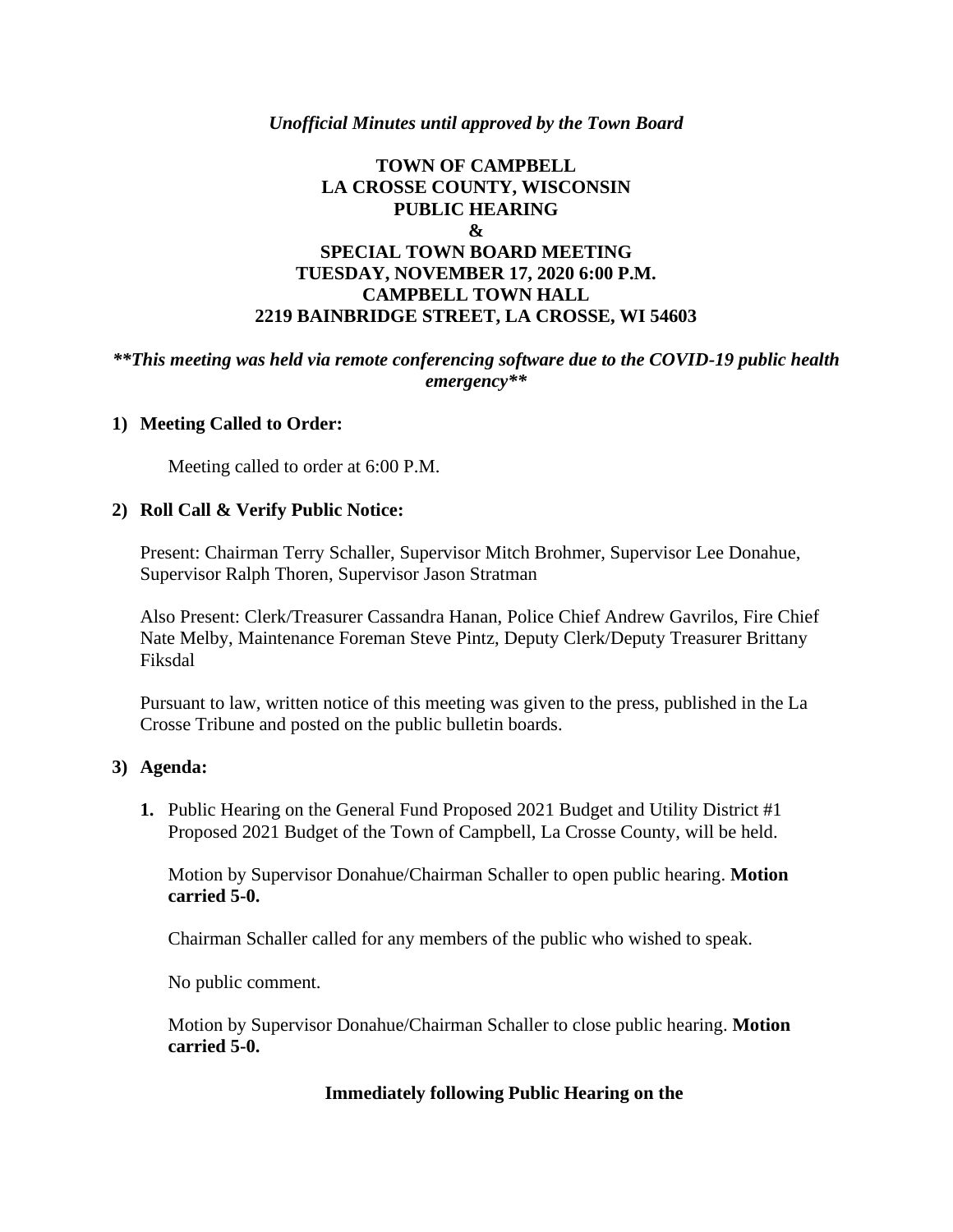## **proposed budgets, a Special Town Electors Meeting will be held for the following purposes:**

**1.** To adopt the 2020 Town tax levy to be paid in 2021 pursuant to Section 60.10(1)(a) of Wisconsin Statutes.

Motion to adopt the 2020 Town tax levy to be paid in 2021 in the amount of \$1,298,875.73 **Motion Carried 8-0 (by show of hands)**

**2.** To approve the total year 2021 highway expenditures pursuant to Section 81.01(3) of Wisconsin Statutes.

Motion to approve \$388,237.09 for highway expenditures for 2021 **Motion carried 8-0 (by show of hands)**

# **\*\*SPECIAL TOWN BOARD MEETING\*\***

Immediately following Special Town Electors Meeting the Campbell Town Board will meet:

1. To adopt the 2021 Town General Fund budget.

Motion to adopt the 2021 Town General Fund Budget made by Supervisor Brohmer/Chairman Schaller. **Motion carried 5-0**

2. To adopt the 2021 Utility District #1 budget.

Motion to adopt the 2021 Utility District #1 Budget made by Supervisor Brohmer/Supervisor Donahue. **Motion carried 5-0**

3. Discussion and possible action regarding establishing policies and guidelines for Town employees in relation to the COVID-19 public health emergency. (Donahue)

Supervisor Donahue stated that she and Clerk Hanan had put together a policy for employees based on recommendations from the La Crosse County Health Department and the CDC. The policy addresses a variety of factors, including self-assessment, masks, and scenarios in the workplace.

Motion to adopt the COVID-19 policies and procedures as presented, adding language to address volunteer firefighters and first responders, effective 11/18/2020 made by Supervisor Donahue/Chairman Schaller. **Motion carried 5-0**

# **4) Adjournment of Meeting:**

Motion to adjourn made by Supervisor Donahue/ Chairman Schaller. **Motion carried 5-0 (6:34 P.M.)**